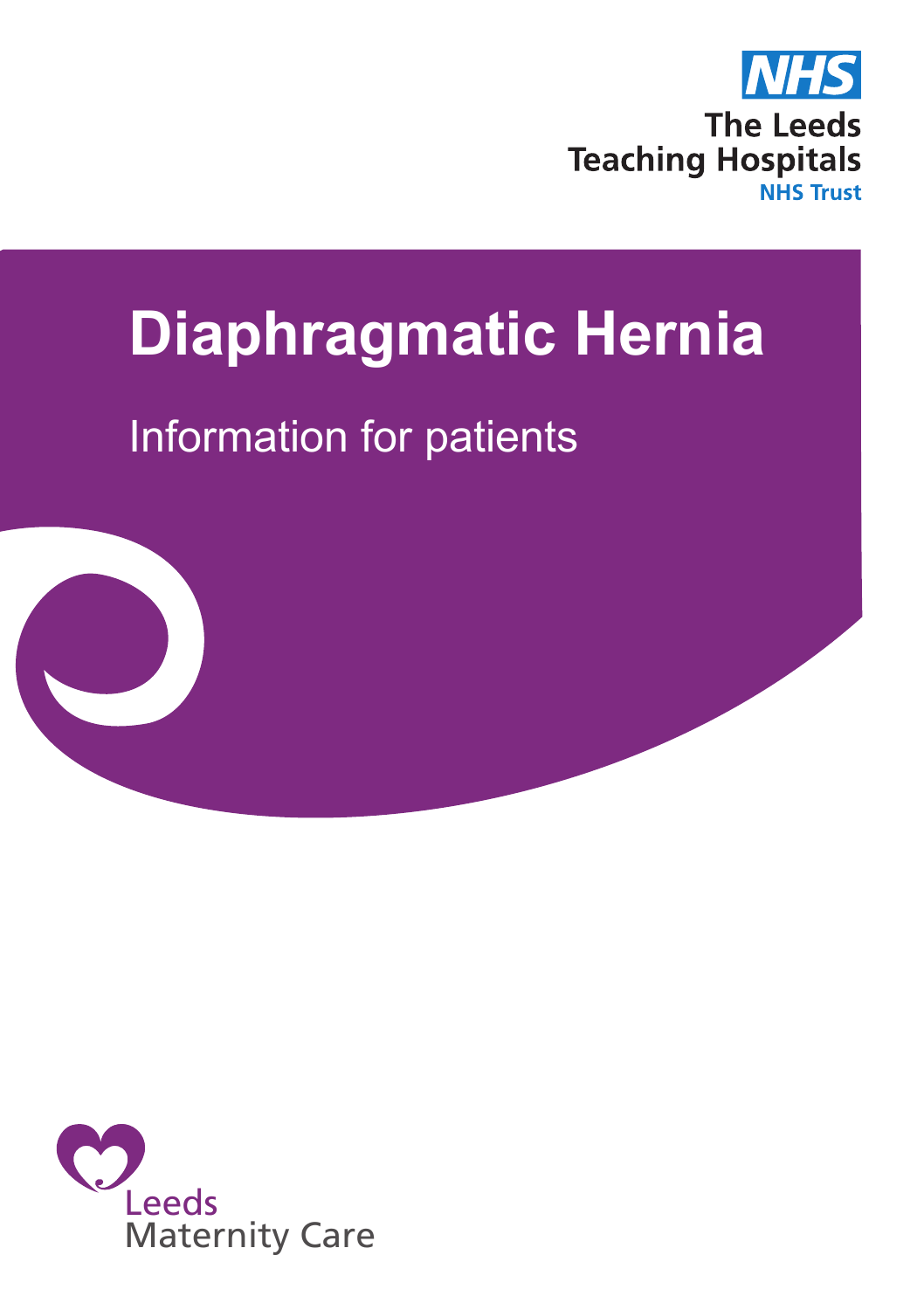This leaflet is aimed at pregnant women with a confirmed congenital diaphragmatic hernia in their baby. The leaflet should only be used to supplement a consultation with an experienced obstetrician.

# **What is a Diaphragmatic Hernia?**

The diaphragm is a sheet of muscle which separates the chest (which contains the heart and lungs) from the abdomen (which contains the liver, kidneys and bowel). A congenital diaphragmatic hernia (CDH) is a defect or hole in this muscle. CDH affects about one baby in 2,500. Each year, in Leeds, we see 15-20 babies with a CDH.

During very early development, the sheets of muscle which form the diaphragm, grow in from the chest wall and meet in the middle. At the same time as the diaphragm is developing, the lungs are starting to form. The precise cause of a diaphragmatic hernia is not known. However, we do know that whatever causes the CDH also disturbs lung growth. The majority of diaphragmatic hernias occur on the left side. Rarely the CDH's are right sided or occasionally central. Bowel or liver herniates through the hole in the diaphragm from the abdomen into the chest.

# **How is it diagnosed?**

Most congenital diaphragmatic hernias can be diagnosed before birth using an ultrasound scan.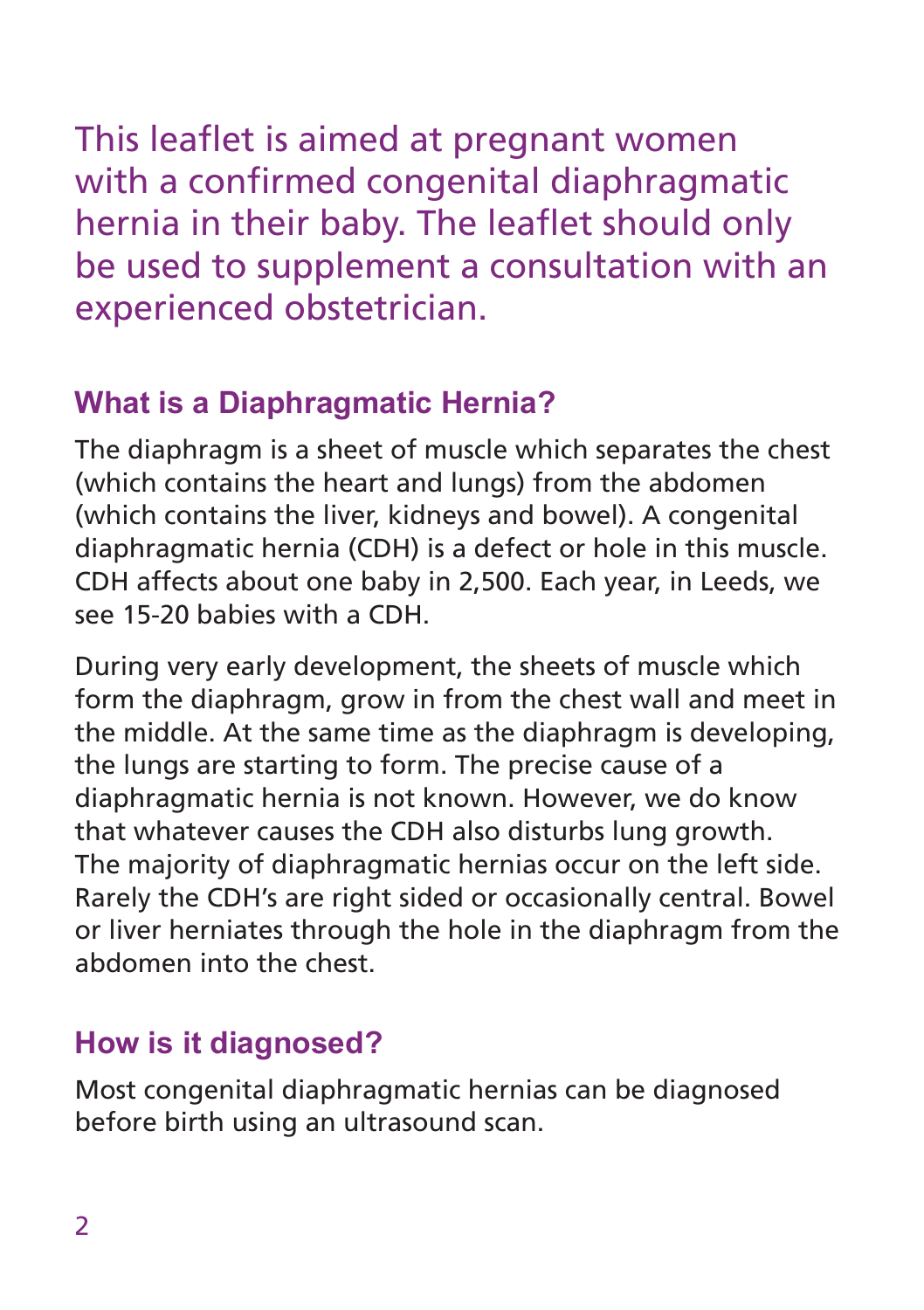When there is a diaphragmatic hernia the fetal stomach is seen in the chest rather than in the abdomen. Despite careful scanning some diaphragmatic hernias are not picked up until late in the pregnancy or even after birth.

When the diagnosis is not made until the late stages of pregnancy, babies tend to do well.

### **Normal Chest Cavity**

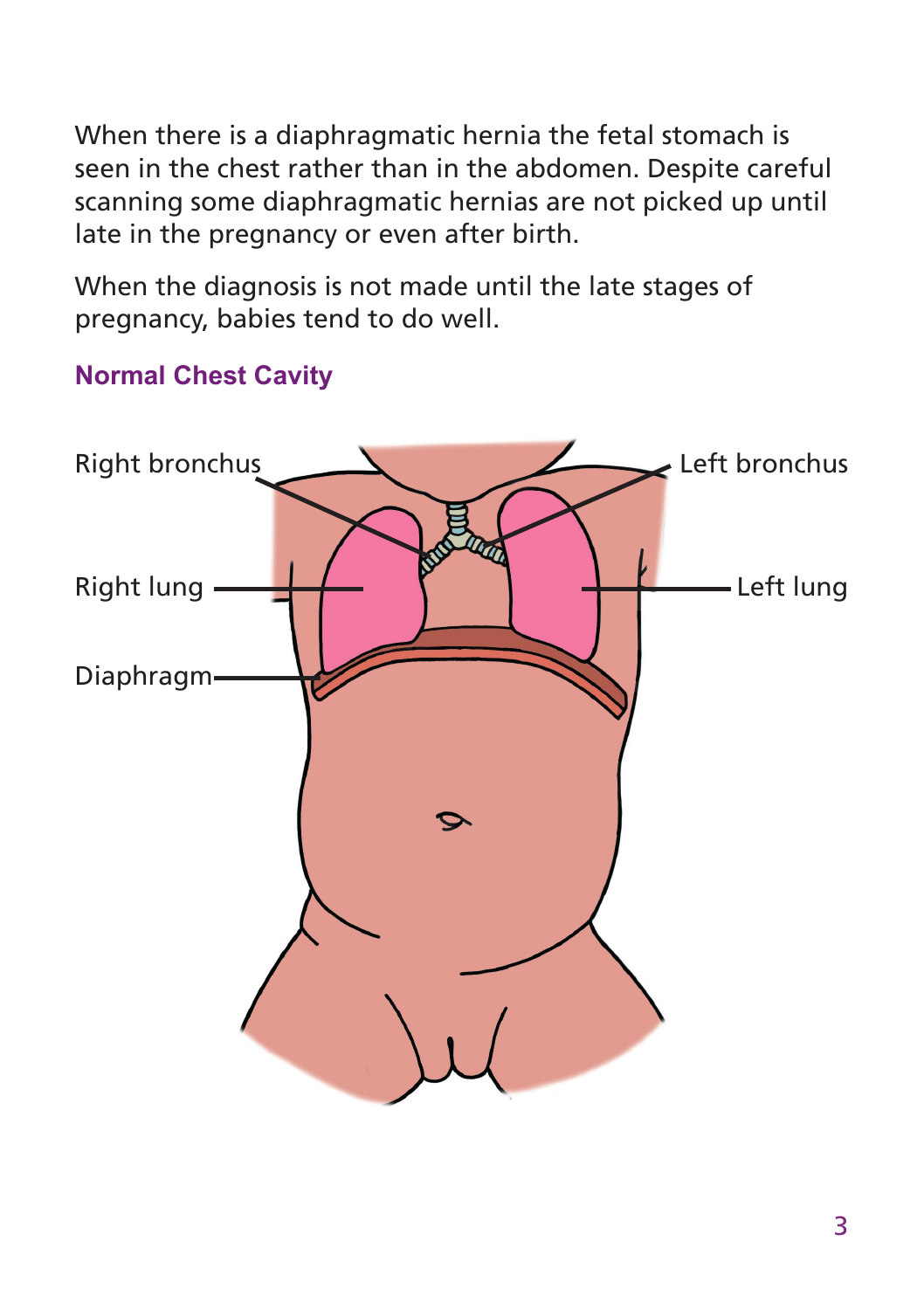#### **Congenital Diaphragmatic Hernia**



## **What does it mean for your baby?**

#### **Associated problems**

Congenital diaphragmatic hernia may be an isolated problem or it may occur with other abnormalities.

Cardiac (heart) abnormalities are among the commonest and are found in 25% (1 in 4) of babies with CDH.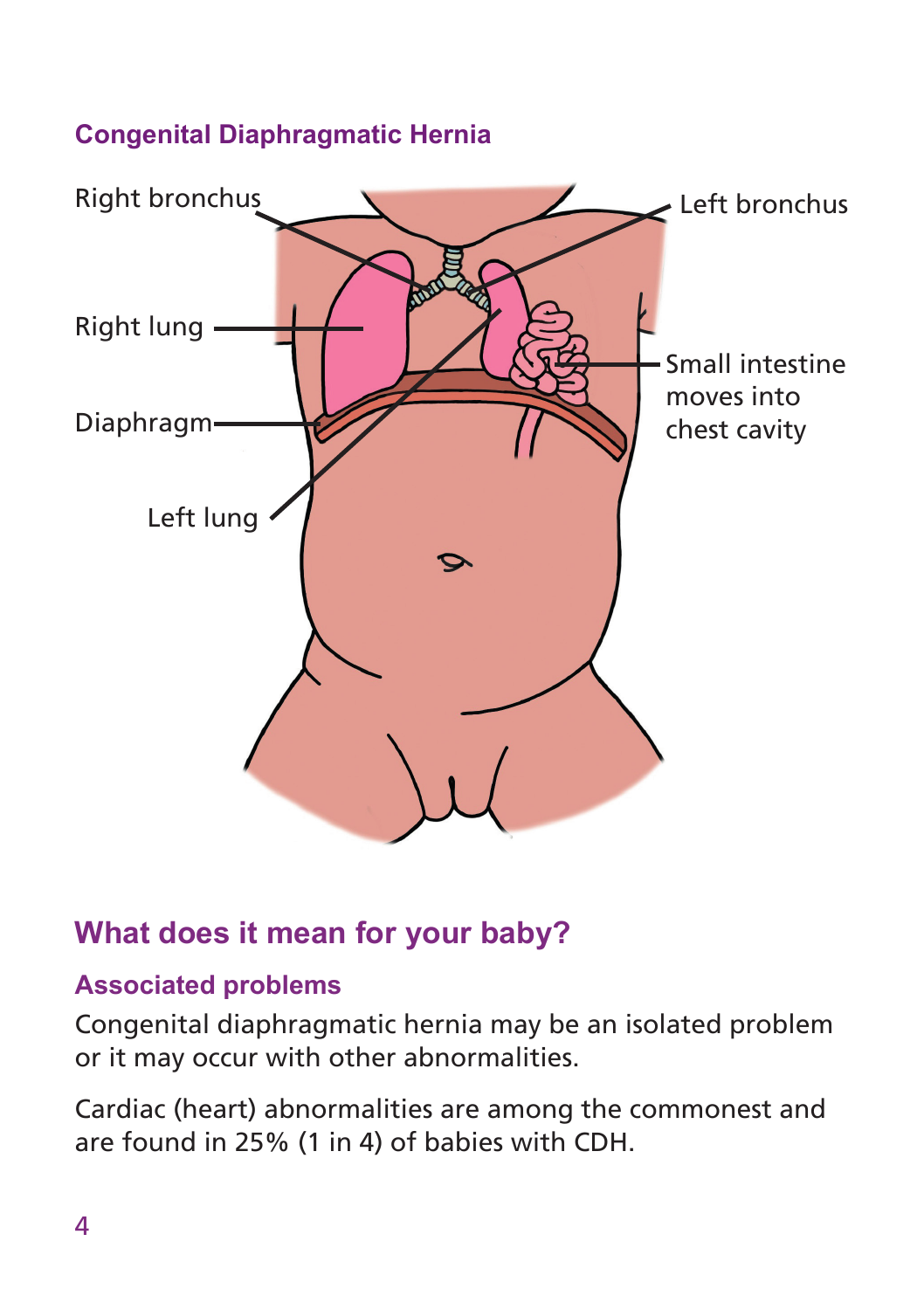In some babies, especially if we find other anomalies, the CDH is part of an underlying problem with the baby's chromosomes and we offer a diagnostic test to see if the chromosomes are normal. Chromosome anomalies affect about 3 in 10 babies with a CDH.

### **Lung development**

Lung development is abnormal in babies with a congenital diaphragmatic hernia. This is called pulmonary hypoplasia.

This is a medical term for very small lungs. Because of pulmonary hypoplasia a substantial number of babies with CDH do not survive more than a few days after birth.

In general terms, the earlier in the pregnancy the CDH is identified, the more severe the pulmonary hypoplasia and the higher the chance of the baby dying

- If the CDH is found before 25 weeks gestation the chance of survival is about 50%, which means that only 5 out of 10 babies will survive
- If the CDH is on the right side of the chest the outlook for the baby is considerably worse, although this is rare
- The presence of other abnormalities in the baby, whether physical abnormalities such as a heart defect, or a chromosomal abnormality, is almost always associated with a very poor outcome with over 90% of these babies dying

At present there is no 100% reliable test which will predict which babies with a diaphragmatic hernia will survive and which babies will not.

We are working on methods to predict pulmonary hypoplasia at an early stage in the pregnancy.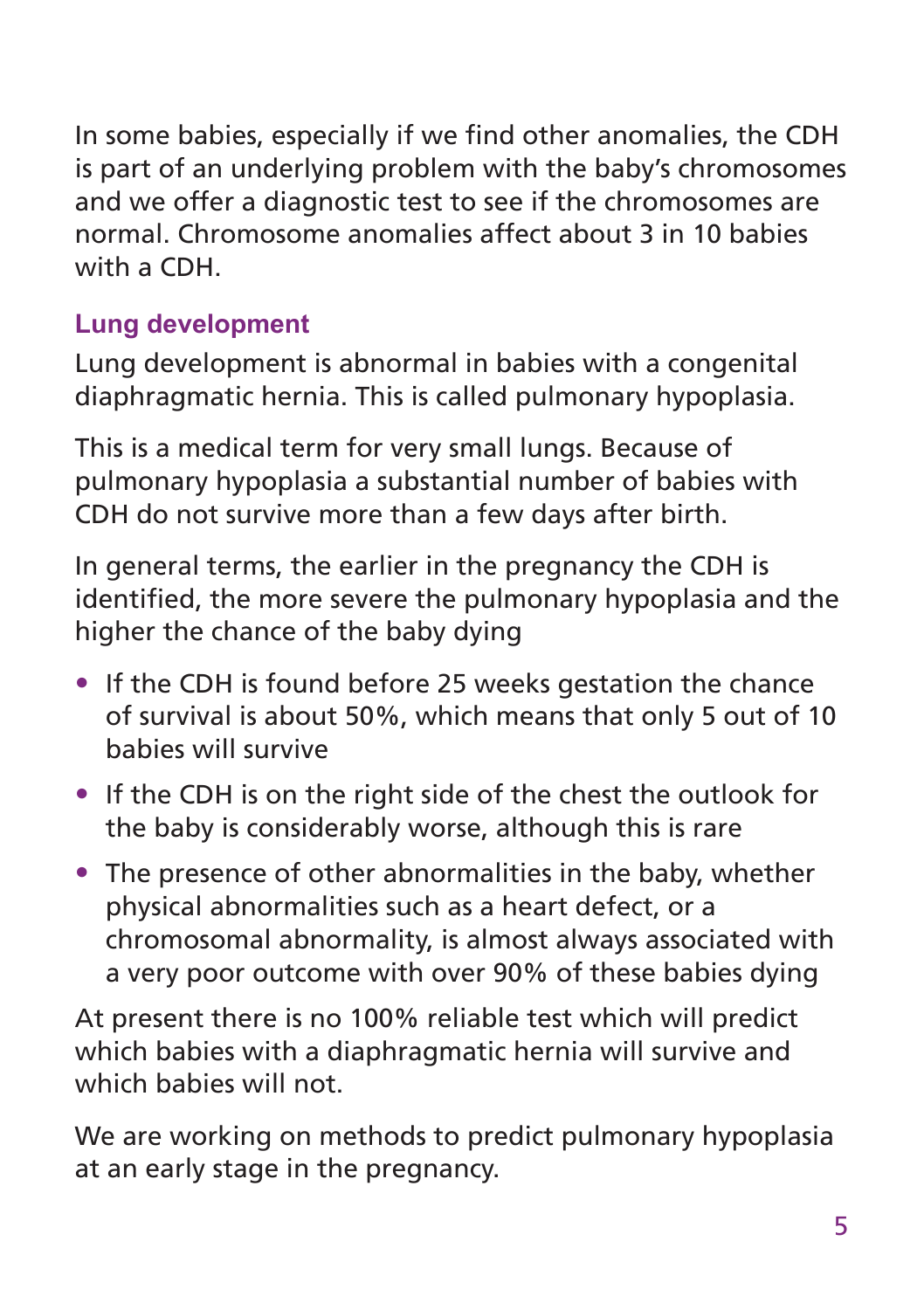Measuring the size of the baby's lungs in relation to the head (LHR) may be helpful in predicting outcome and this will routinely be measured as part of your baby's scans.

# **Further investigations**

- A detailed anatomy scan will be arranged with one of the Fetal Medicine Consultants in Leeds
- All women whose baby had a CDH are offered a test (amniocentesis or chorionic villus sample) to examine the baby's chromosomes in detail
- If an amnio or CVS is carried out, a chromosome test called a microarray will be done. This test looks at the baby's genetic make-up in fine detail but it is not possible to exclude all genetic problems before birth
- A fetal echocardiogram (scan of the baby's heart) will also be offered since around 25% of babies with CDH also have a heart abnormality
- Regular ultrasound scans are recommended throughout the pregnancy to monitor the baby's growth and the amount of amniotic fluid around the baby

#### **What does it mean for you?**

• You will be offered the tests outlined above, all of which will take place at the Leeds General Infirmary

Sometimes a build-up of amniotic fluid (polyhydramnios) occurs which can put you a risk of premature delivery if severe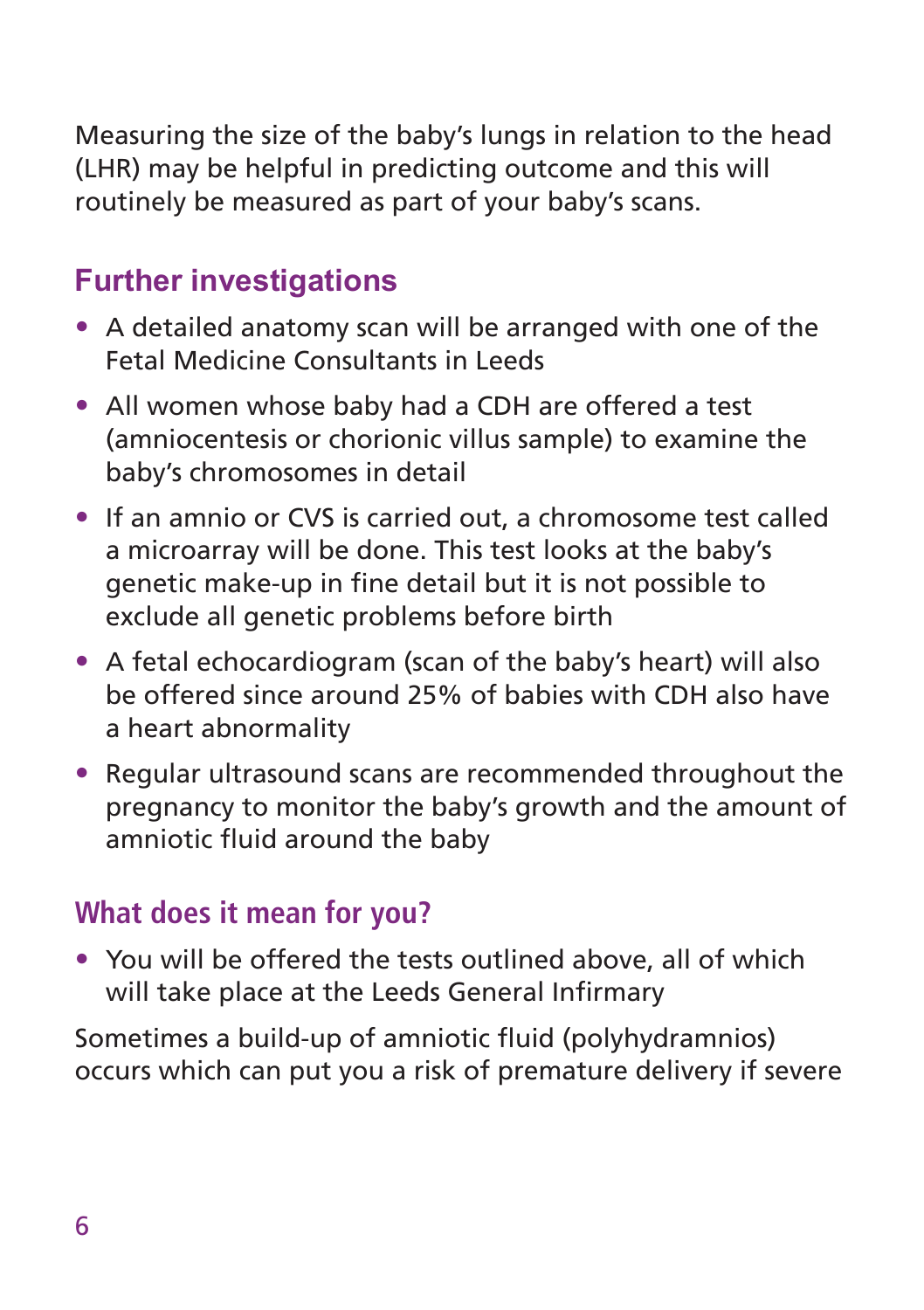- Normally we expect mothers carrying babies with a CDH to go into labour at around the time the baby is due. A normal vaginal delivery is best and there is no advantage to either you or your baby in delivery by caesarean section
- We recommend that your baby is born at a hospital with a neonatal surgical unit, which usually means the Leeds General Infirmary. Your baby will need intensive care as soon as he / she is born and, if stable, an operation to repair the diaphragmatic hernia

# **What will happen to my baby after birth?**

#### **Immediate care**

A team of neonatal doctors and nurses will be present at the birth of your baby. As soon as your baby is born he/she will be handed to the neonatologist who will start treatment.

This involves placing a tube into the windpipe to help with breathing and giving oxygen. Your baby will be transferred quickly from the Delivery Suite to the Neonatal Intensive Care Unit for stabilisation. We routinely sedate babies with a CDH very deeply because this helps us to take over their breathing with a machine called a ventilator and also because it means that the baby is in no distress.

#### **The first few days**

The first 48-72 hours of life are critical. During this period we establish how well the baby's lungs have developed (whether the pulmonary hypoplasia is severe or not). If the baby's lungs are well developed then ventilation is easy and it is easy to maintain a normal level of oxygen in the blood.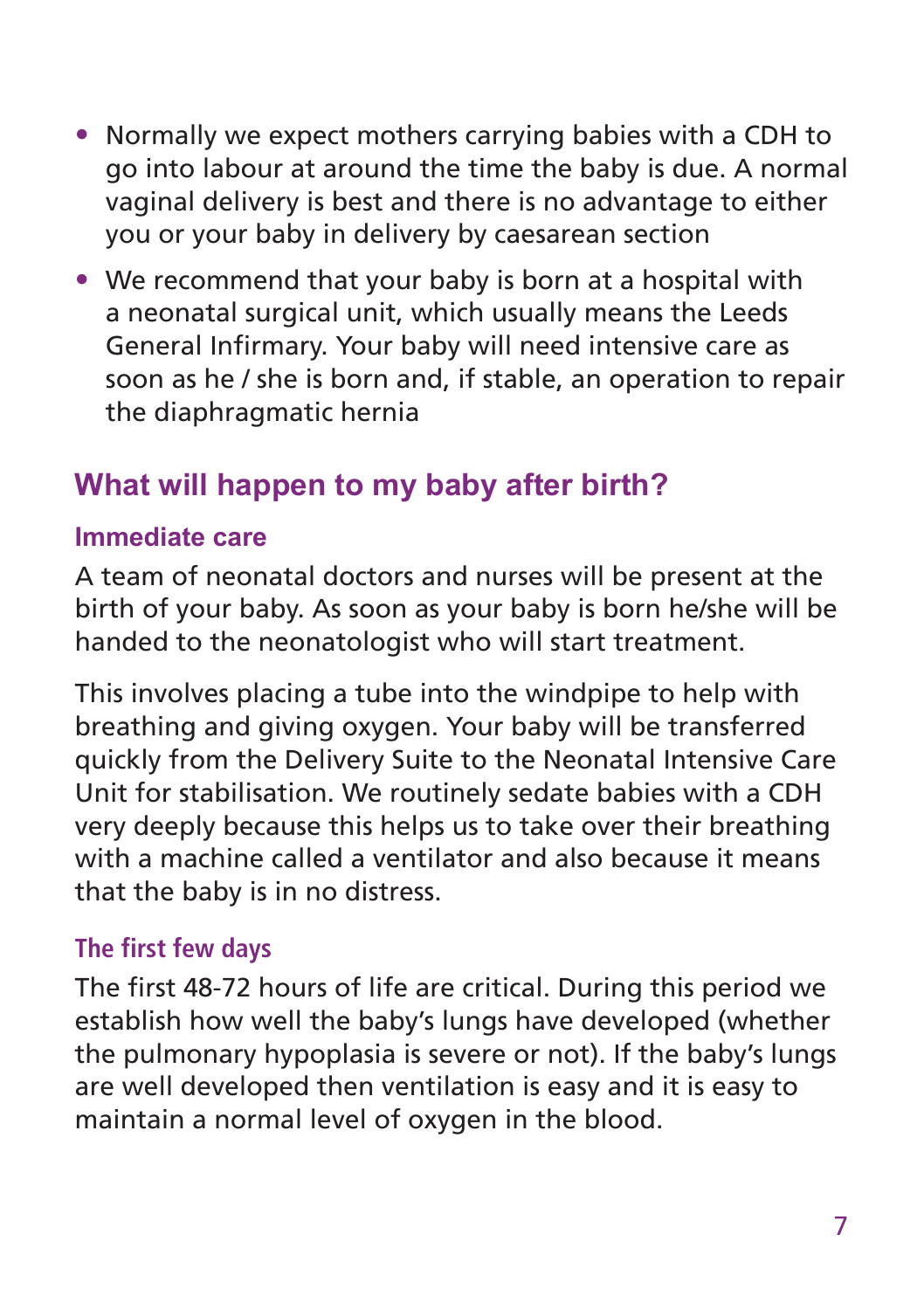We usually wait for 2-4 days before operating to repair the diaphragmatic hernia even if the baby seems to be fine at birth because most babies deteriorate temporarily after surgery.

#### **Surgical repair**

Surgery to repair a diaphragmatic hernia is performed under a general anaesthetic in the operating theatre. We usually make an incision 2-3 inches long to the left of the umbilicus (belly button).

The hole in the diaphragm is identified and the bowel drawn out of the chest. The defect in the diaphragm is closed either with sutures or sometimes with a patch of surgical Gore-Tex.

#### **Post-operative care**

Most babies stay in hospital for about a month after repair of a CDH. After they come off the ventilator they are usually quite breathless for a couple of weeks and tend to need feeding through a tube.

We encourage mothers to express their milk after they have recovered from the delivery and freeze it so that we can use it to start feeding their baby.

#### **Long-term outlook**

Most babies who survive with a CD, grow up to be healthy normal children. In the early years they often suffer from chest infections during the winter but after that they rarely have problems.

Lung growth continues until 7 or 8 years of age and we know that catch up growth means that lung function is usually normal in CDH survivors.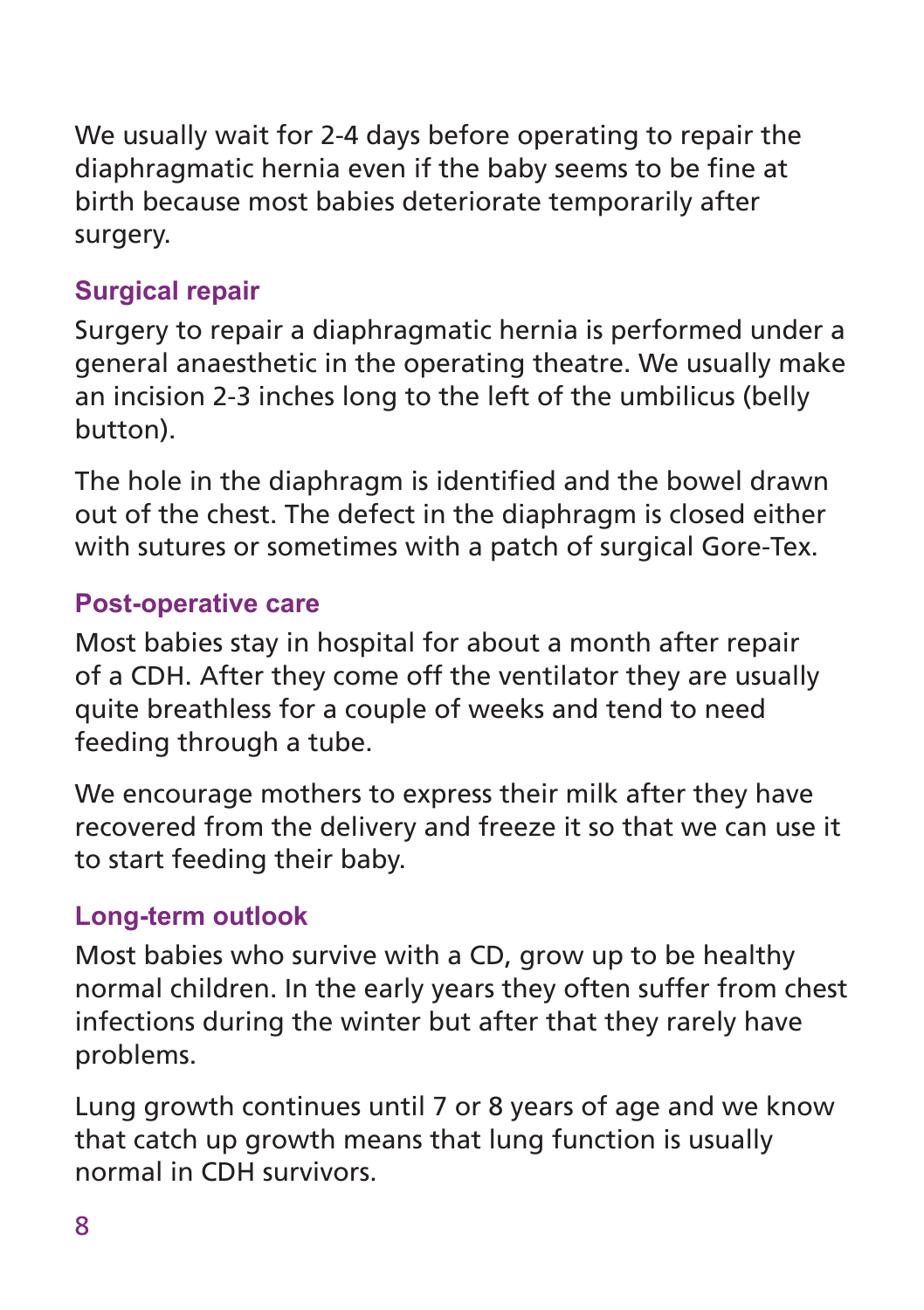A small number of babies who are very poorly in the early weeks of life will go on to develop long-term problems such as lung disease and/or developmental problems (physical or mental handicap). Until relatively recently these babies would not have survived.

# **Can anything be done before delivery?**

Attempts have been made to repair the defect before delivery by performing a caesarean section, operating on the baby and then closing the uterus. Results from the USA have been disappointing and this procedure has been abandoned.

There is some evidence that blocking the windpipe of a baby before birth causes the lungs to grow at a faster rate than normal. Not all cases are suitable for this procedure however, the Fetal Medicine consultant will discuss this option with you and, if you wish, will refer you to a centre in London for assessment.

# **What about future pregnancies?**

The risk of having further babies with a diaphragmatic hernia is very small for the majority of mothers. We usually quote a risk of recurrence of the order of 1-2% and offer ultrasound scans in any future pregnancies to look specifically for a CDH.

In a small number of families the CDH occurs as part of a genetic syndrome which means that the risk of it happening again may be as high as 1 in 4 (25%). If we suspect that this we will arrange for you to see one of the Consultant Geneticists to discuss things in more detail.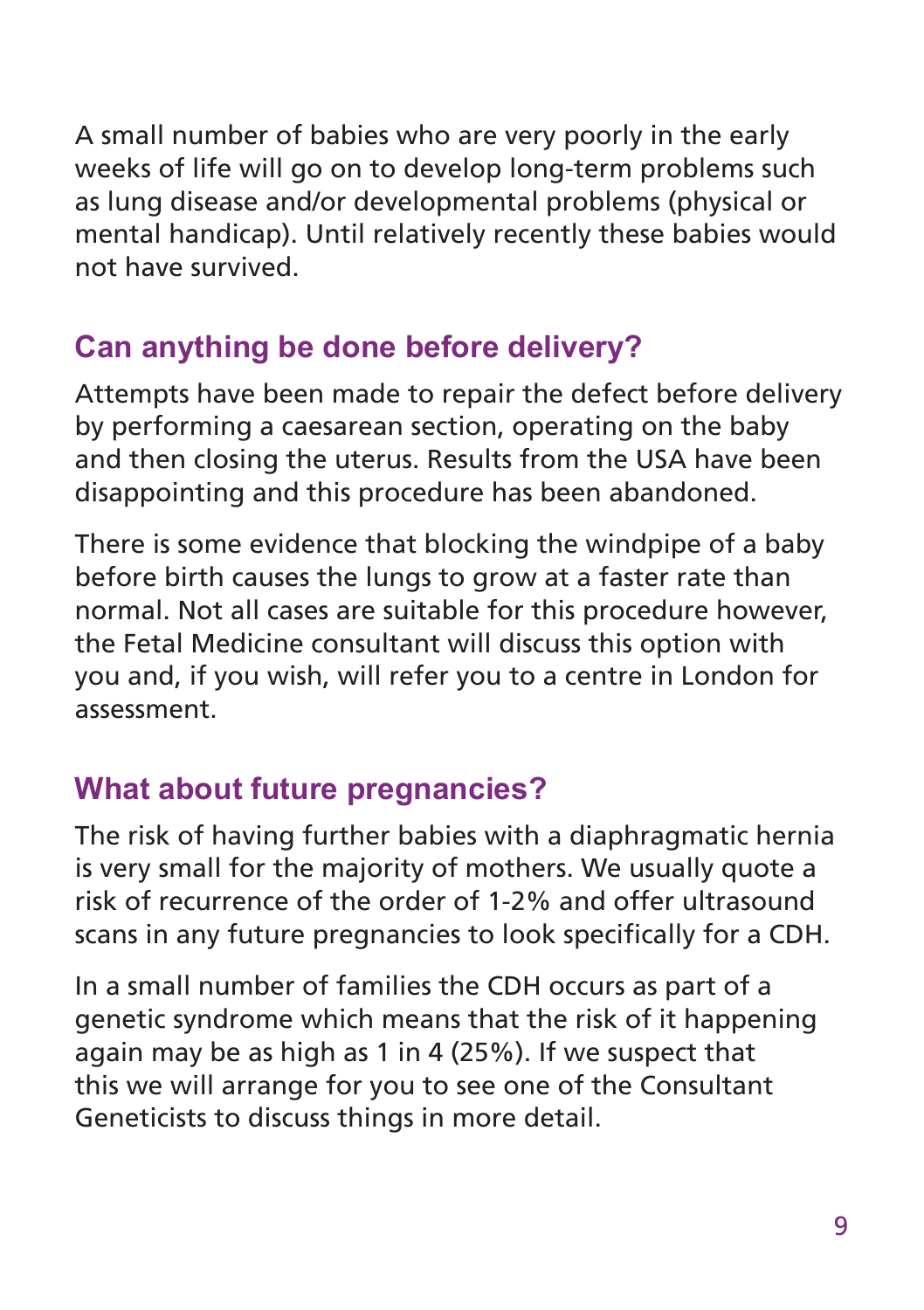## **What happens next?**

You will have been referred to the Fetal Medicine Unit at Leeds. The Fetal Medicine consultant will discuss and agree the best plan for you and your family, according to your wishes.

You will have the option to continue with the pregnancy and receive care as outlined above or, to end the pregnancy (have a termination) because of the severity of the baby's condition.

An appointment will be made for you to meet with one of the Paediatric Surgeons and for you to look around the Neonatal Intensive Care unit at the LGI.

# **Where can I get more information and support?**

Be sure to ask questions to the doctor supplying you with this leaflet and make a note of any questions you would like to ask at your Fetal Medicine Unit appointment.

Your local hospital will also have a specialist midwife who you will be able to contact for further discussion

There is a list of useful websites for organisations that provide support to families with a diagnosis of CDH either during a pregnancy or afterwards.

#### **Antenatal Results and Choices**

• **www.arc-uk.org**

#### **Total trial**

• **www.totaltrial.eu**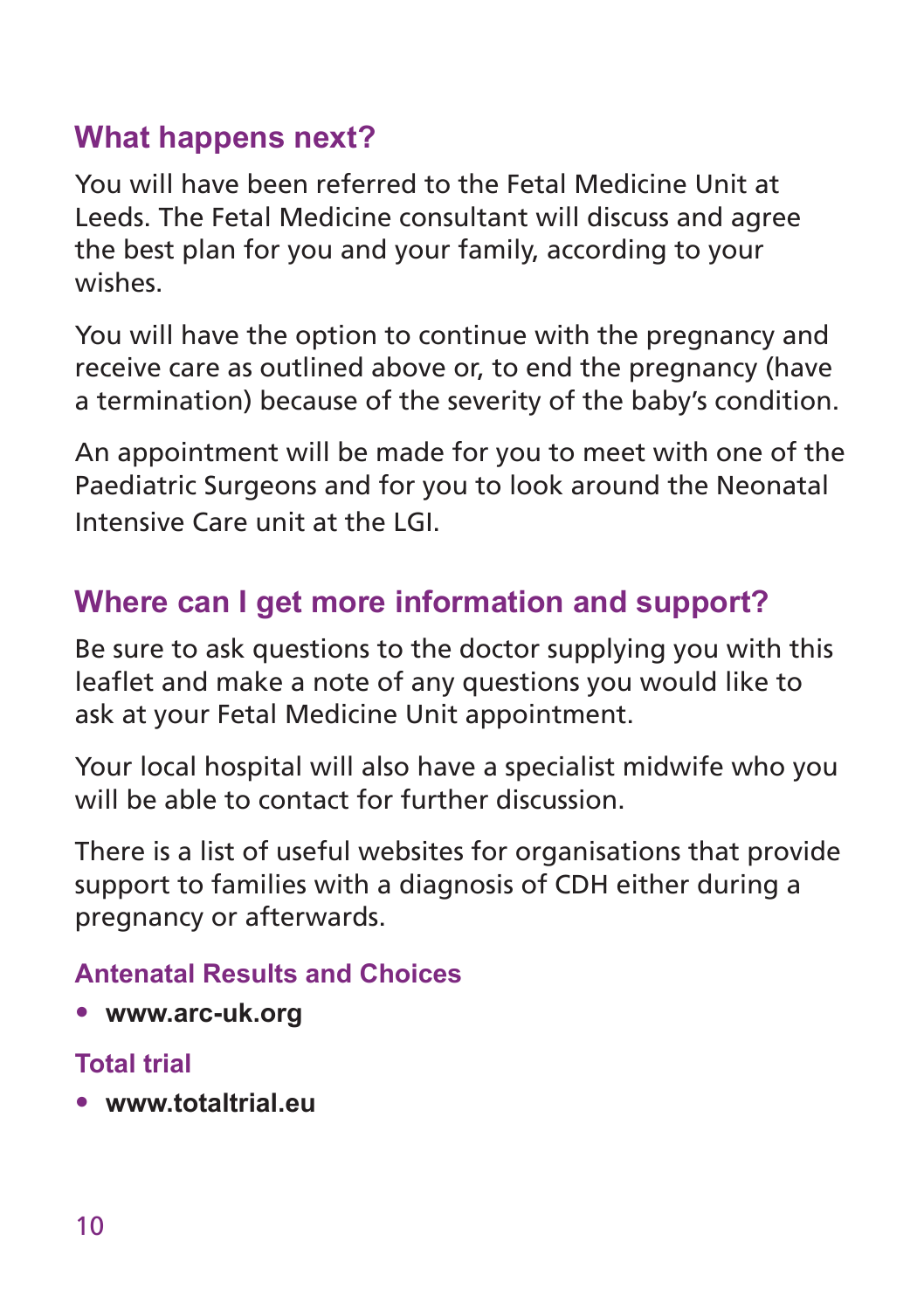# **Questions / Notes**